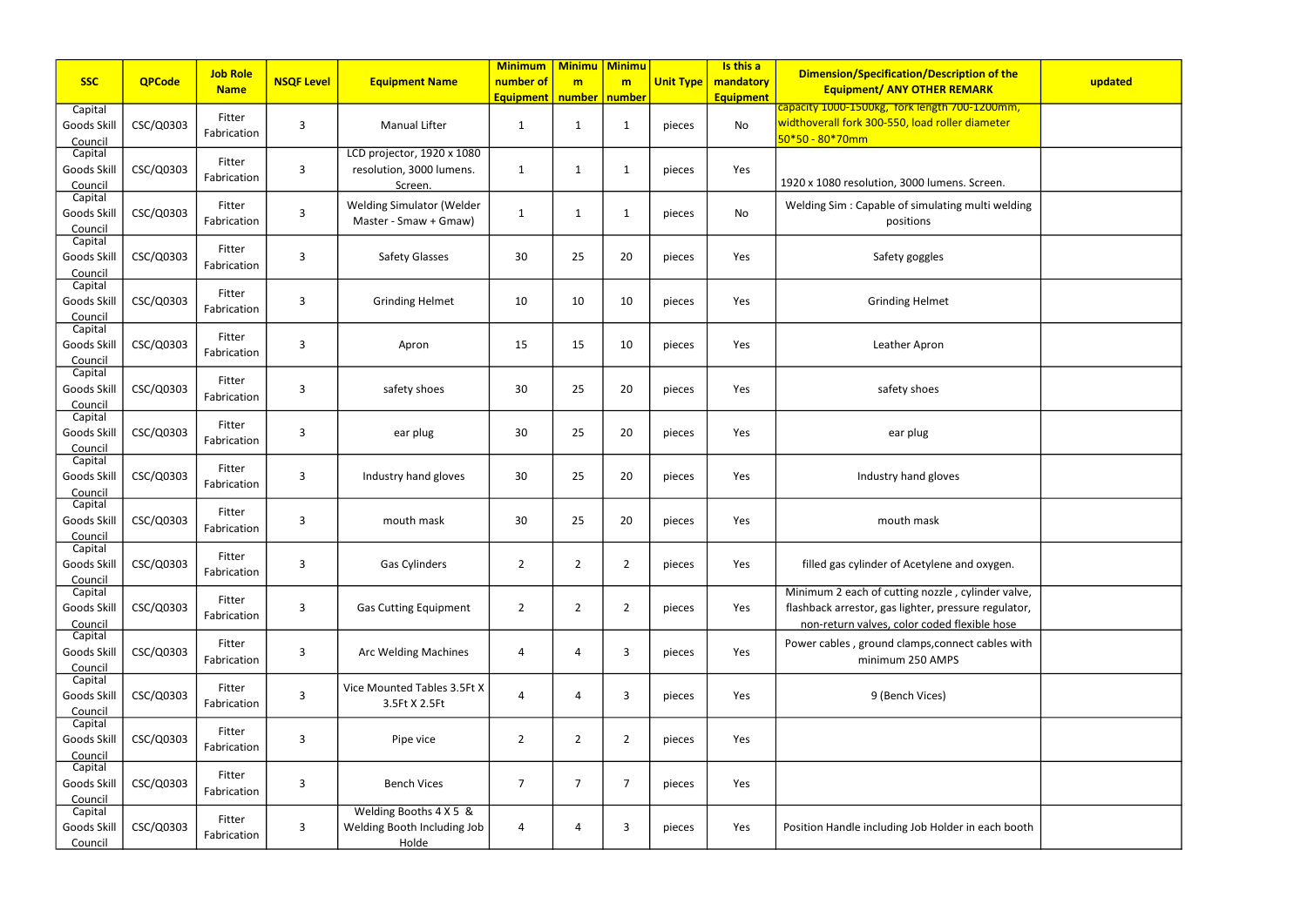| dastal, Grinder                                                              |  |
|------------------------------------------------------------------------------|--|
| aust vents                                                                   |  |
| aliper, Flexible tape,<br>/dial caliper, rules, Try<br>es of gauges, Tap set |  |
|                                                                              |  |
| voltmeter Meter                                                              |  |
| ile set, Center Punch,<br>sh, Divider, clamps,<br>nimum 300mm), ball         |  |
| Guard                                                                        |  |
| Guard                                                                        |  |
| oven                                                                         |  |
| handle                                                                       |  |
| ١                                                                            |  |
| criber                                                                       |  |
| 00mm, surtace<br>ickness=100mm-                                              |  |
| , Single stage Actylene<br>λr                                                |  |
|                                                                              |  |
| tter                                                                         |  |
| nm thick sheet                                                               |  |
| by 0.1 mm, jobber<br>drill bit set                                           |  |

| Capital<br>Goods Skill<br>Council | CSC/Q0303 | Fitter<br>Fabrication | 3            | Grinders                                         | 4              | 4              | 4              | pieces | Yes | Minimum 2 each Pedastal, Grinder                                                                                                                                 |  |
|-----------------------------------|-----------|-----------------------|--------------|--------------------------------------------------|----------------|----------------|----------------|--------|-----|------------------------------------------------------------------------------------------------------------------------------------------------------------------|--|
| Capital<br>Goods Skill<br>Council | CSC/Q0303 | Fitter<br>Fabrication | 3            | <b>Fume Extractors</b>                           | 4              | 4              | 3              | pieces | Yes | exhaust fan; Exhaust vents                                                                                                                                       |  |
| Capital<br>Goods Skill<br>Council | CSC/Q0303 | Fitter<br>Fabrication | 3            | <b>Measuring Tools</b>                           | 24             | 24             | 24             | pieces | Yes | Minimum 3 each of outside caliper, Flexible tape,<br>micrometers, vernier/digital/dial caliper, rules, Try<br>squares, protractors, All types of gauges, Tap set |  |
| Capital<br>Goods Skill<br>Council | CSC/Q0303 | Fitter<br>Fabrication | 3            | Number Punch                                     | 3              | 3              | $\overline{2}$ | sets   | Yes |                                                                                                                                                                  |  |
| Capital<br>Goods Skill<br>Council | CSC/Q0303 | Fitter<br>Fabrication | 3            | <b>Power Measuring meters</b><br>/Testing meters | $\overline{2}$ | $\overline{2}$ | $\overline{2}$ | sets   | Yes | Ammeter, Multimeter, voltmeter Meter                                                                                                                             |  |
| Capital<br>Goods Skill<br>Council | CSC/Q0303 | Fitter<br>Fabrication | 3            | <b>Hand Tools</b>                                | 60             | 60             | 48             | pieces | Yes | Minimum 4 each of Chisel, File set, Center Punch,<br>Hacksaw Frame, wire brush, Divider, clamps,<br>chipping hammer, tongs (minimum 300mm), ball                 |  |
| Capital<br>Goods Skill<br>Council | CSC/Q0303 | Fitter<br>Fabrication | 3            | Leather Leg Guard                                | 10             | 10             | 10             | pieces | Yes | Leather Leg Guard                                                                                                                                                |  |
| Capital<br>Goods Skill<br>Council | CSC/Q0303 | Fitter<br>Fabrication | 3            | <b>Leather Hand Guard</b>                        | 10             | 10             | 10             | pieces | Yes | Leather Hand Guard                                                                                                                                               |  |
| Capital<br>Goods Skill<br>Council | CSC/Q0303 | Fitter<br>Fabrication | 3            | Oven                                             | $\overline{2}$ | $\overline{2}$ | 1              | pieces | Yes | Electrode dry oven                                                                                                                                               |  |
| Capital<br>Goods Skill<br>Council | CSC/Q0303 | Fitter<br>Fabrication | 3            | Hammer                                           | 10             | 10             | 5              | pieces | Yes | Hammer with handle                                                                                                                                               |  |
| Capital<br>Goods Skill<br>Council | CSC/Q0303 | Fitter<br>Fabrication | 3            | <b>Combination Plier</b>                         | 5              | 5              | 5              | pieces | Yes | 150 mm                                                                                                                                                           |  |
| Capital<br>Goods Skill<br>Council | CSC/Q0303 | Fitter<br>Fabrication | 3            | Marking tools                                    | $\mathbf{1}$   | $\mathbf{1}$   | $\mathbf{1}$   | sets   | Yes | dot punch, scriber                                                                                                                                               |  |
| Capital<br>Goods Skill<br>Council | CSC/Q0303 | Fitter<br>Fabrication | $\mathsf{3}$ | Surface Plate                                    | $\mathbf{1}$   | $\mathbf{1}$   | $\mathbf{1}$   | pieces | Yes | Material-granite, size=>400x400mm, surface<br> finishing-Precision Lapped, Thickness=100mm-<br>200mm                                                             |  |
| Capital<br>Goods Skill<br>Council | CSC/Q0303 | Fitter<br>Fabrication | 3            | Regulator                                        | 4              | 4              | 4              | pieces | Yes | Single stage Oxygen Regulator, Single stage Actylene<br>Regulator                                                                                                |  |
| Capital<br>Goods Skill<br>Council | CSC/Q0303 | Fitter<br>Fabrication | 3            | Angle Plate                                      | 3              | $\overline{2}$ | $\overline{2}$ | pieces | Yes |                                                                                                                                                                  |  |
| Capital<br>Goods Skill<br>Council | CSC/Q0303 | Fitter<br>Fabrication | $\mathsf{3}$ | Power Saw                                        | $\overline{2}$ | $\overline{2}$ | $\overline{2}$ | pieces | Yes | metrial cutter                                                                                                                                                   |  |
| Capital<br>Goods Skill<br>Council | CSC/Q0303 | Fitter<br>Fabrication | 3            | <b>Hand Shear</b>                                | $\mathbf{1}$   | $\mathbf{1}$   | $\mathbf{1}$   | pieces | Yes | Shear capacity upto 5mm thick sheet                                                                                                                              |  |
| Capital<br>Goods Skill<br>Council | CSC/Q0303 | Fitter<br>Fabrication | 3            | Drill Bit                                        | 3              | 3              | 3              | sets   | Yes | Metric drill set, 1.0-6.0 mm by 0.1 mm, jobber<br>length, Fractional drill bit set                                                                               |  |